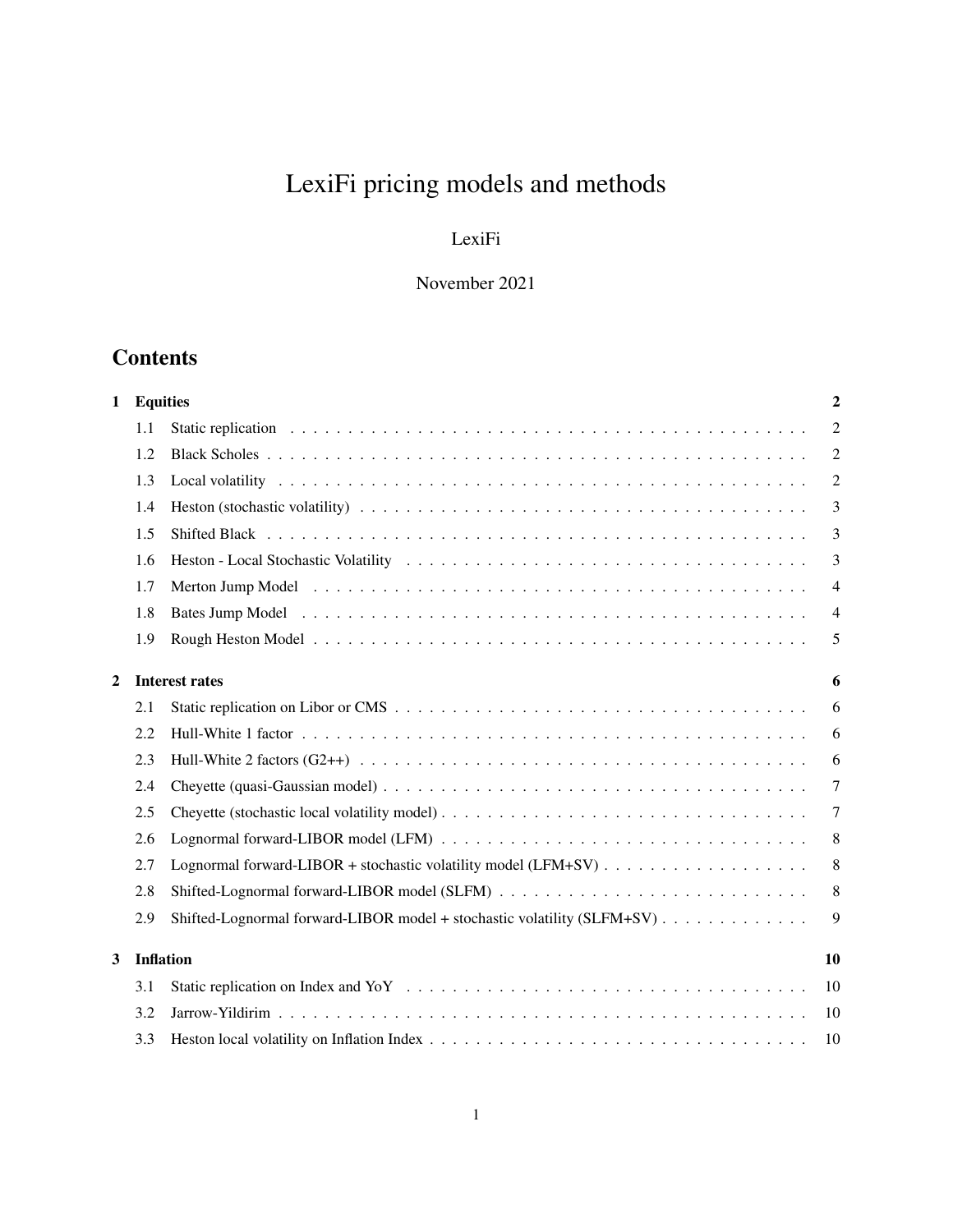| 4 |               | Foreign exchange                                                               | 11 |
|---|---------------|--------------------------------------------------------------------------------|----|
|   | 4.1           |                                                                                | 11 |
|   | 4.2           |                                                                                | 11 |
|   | 4.3           |                                                                                | 11 |
|   | 4.4           |                                                                                | 11 |
|   | 4.5           |                                                                                | 11 |
| 5 |               | <b>Commodities</b>                                                             | 12 |
|   | 5.1           |                                                                                | 12 |
|   | 5.2           |                                                                                | 12 |
|   | 5.3           |                                                                                | 12 |
|   | 5.4           |                                                                                | 13 |
|   | 5.5           |                                                                                | 13 |
|   | 5.6           |                                                                                | 13 |
|   | 5.7           |                                                                                | 13 |
| 6 | <b>Credit</b> |                                                                                |    |
|   | 6.1           |                                                                                | 14 |
|   | 6.2           |                                                                                | 14 |
|   | 6.3           | CDS, CDS Tranches pricer and CDS Swaption pricer                               | 14 |
| 7 |               |                                                                                |    |
|   |               | <b>Hybrids</b>                                                                 | 15 |
|   | 7.1           | Generic hybrid: equity / interest rate / exchange rate / inflation / commodity | 15 |
|   | 7.2           |                                                                                | 15 |
|   | 7.3           |                                                                                | 15 |
|   | 7.4           |                                                                                | 15 |
|   | 7.5           |                                                                                | 15 |
|   | 7.6           |                                                                                | 16 |
|   | 7.7           | <b>Priips</b>                                                                  | 16 |
|   | 7.8           |                                                                                | 16 |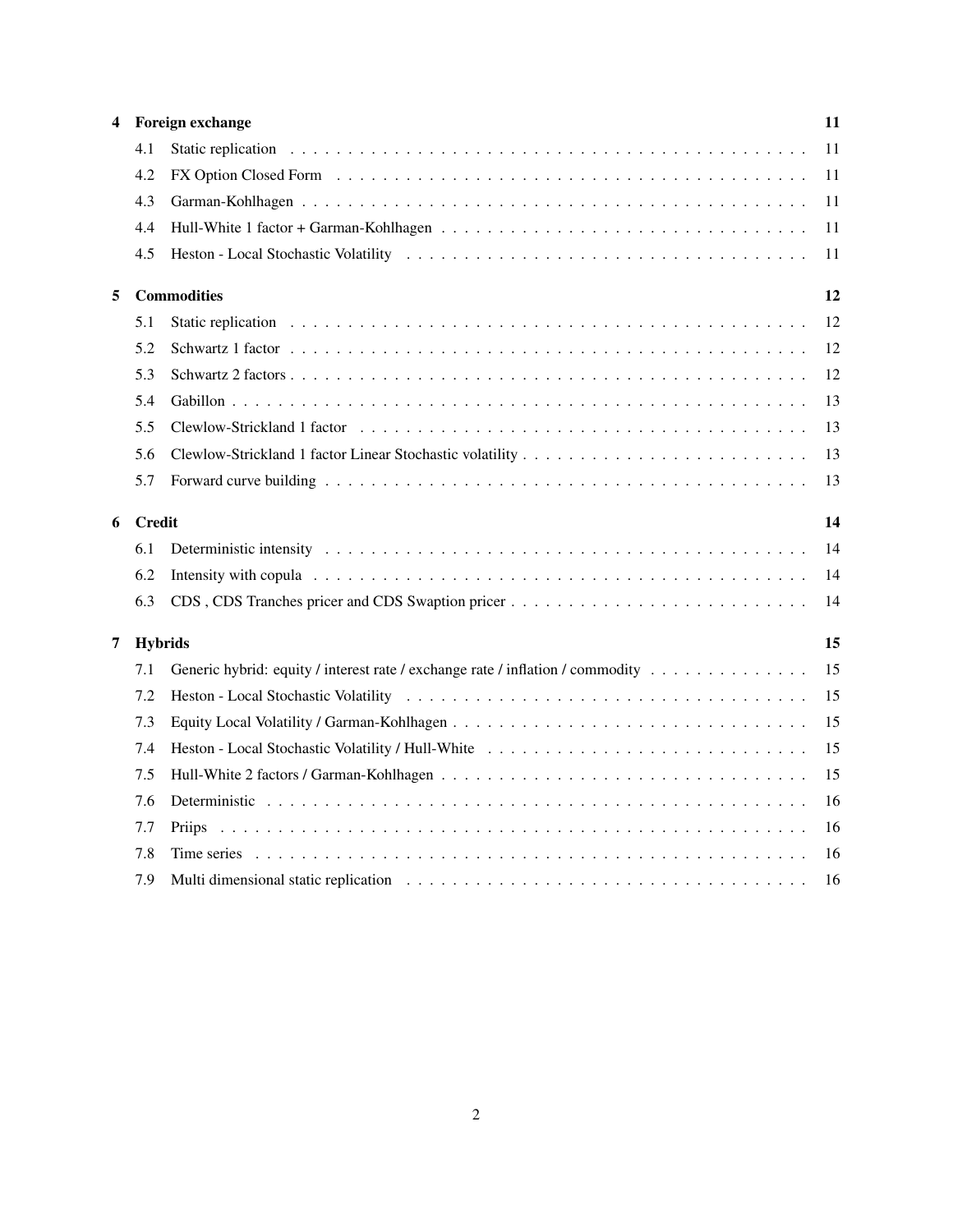## <span id="page-2-0"></span>1 Equities

All equity models support [discrete and continuous dividends,](https://www.lexifi.com/blog/quant/pricing-dividends/) with a term structure in the latter case, and quanto adjustments.

Note that for the sake of simplicity, all model dynamic will be written assuming no dividends.

#### <span id="page-2-1"></span>1.1 Static replication

The replication price is:

$$
Price(t, T, S) = \gamma ZC(t, T) + \sum_{i=1}^{n} \alpha_i Call(t, T, S, F(t, T) + i\delta K) + \sum_{j=1}^{m} \beta_j Put(t, T, S, F(t, T) - j\delta K)
$$

- Available for sums of European payoff-like single-underlying products.
- Automatic decomposition.
- Quasi-Closed form solution.

#### <span id="page-2-2"></span>1.2 Black Scholes

The dynamic of the underlying is:

$$
\frac{dS(t)}{S(t)} = r(t)dt + \sigma(t)dW(t)
$$

- Support of both constant and deterministic volatility term-structure.
- Monte Carlo multiple-asset or PDE single/dual-asset model implementation.
- [Smart adjuster](https://www.lexifi.com/white_papers/adjusters.pdf) to cheaply take in account most volatility smile

#### <span id="page-2-3"></span>1.3 Local volatility

$$
\frac{dS(t)}{S(t)} = r(t)dt + \sigma(t, S(t))dW(t)
$$

- Calibration to European call and put quotes using an implied volatility surface fitting.
- Modern methods including Andreason-Huge calibration.
- Advanced time discretisation scheme: Runge Kutta, Euler or automatic switch.
- Monte Carlo multiple-asset or PDE up to three assets model implementation.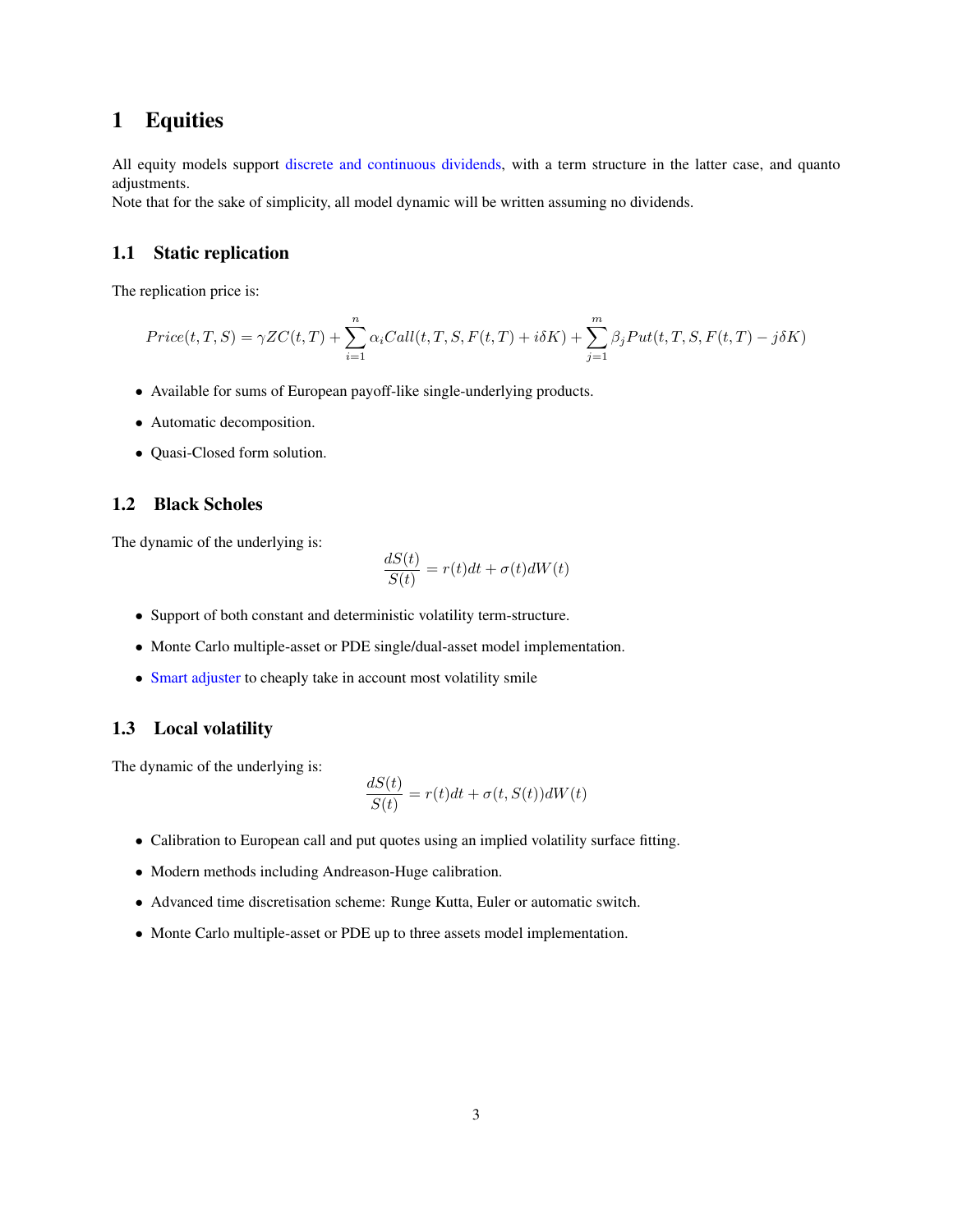#### <span id="page-3-0"></span>1.4 Heston (stochastic volatility)

The dynamic of the underlying is:

$$
\frac{dS(t)}{S(t)} = r(t)dt + \sqrt{V(t)}dW_S(t)
$$

$$
dV(t) = \kappa[\theta - V(t)]dt + \eta\sqrt{V(t)}dW_V(t), V(0) = v_0
$$

$$
dW_S(t)dW_V(t) = \rho dt
$$

- Calibration to European call and put quotes using semi-closed formula and numerical integration.
- Advanced time discretization scheme (quadratic exponential).
- Monte Carlo multiple-asset or PDE single asset model implementation.

#### <span id="page-3-1"></span>1.5 Shifted Black

The dynamic of the underlying forward is:

$$
dF(t,T) = \lambda(t)[b(t)F(t,T) + (1 - b(t))F(0,t)]dW(t)
$$

- Linear local volatility model.
- Calibration to European call and put quotes using semi-closed formula.
- Fit the skew of the volatility surface.
- Monte Carlo large step multiple-asset or PDE up to three assets model implementation.

#### <span id="page-3-2"></span>1.6 Heston - Local Stochastic Volatility

$$
\frac{dS(t)}{S(t)} = r(t)dt + \sqrt{V(t)}L(t, S(t))dW_S(t)
$$

$$
dV(t) = \kappa[\theta - V(t)]dt + \eta\sqrt{V(t)}dW_V(t), V(0) = 1
$$

$$
dW_S(t)dW_V(t) = \rho dt
$$

- Calibration to European call and put quotes using Heston calibration, Local Volatility calibration followed by either Particle Method or Fokker-Planck equation to compute probability density.
- Possibility to give more importance to Local or Stochastic volatility part using mixing weight factor.
- Advanced time discretization scheme for the variance (quadratic exponential).
- Monte Carlo multiple-asset or PDE single asset model implementation.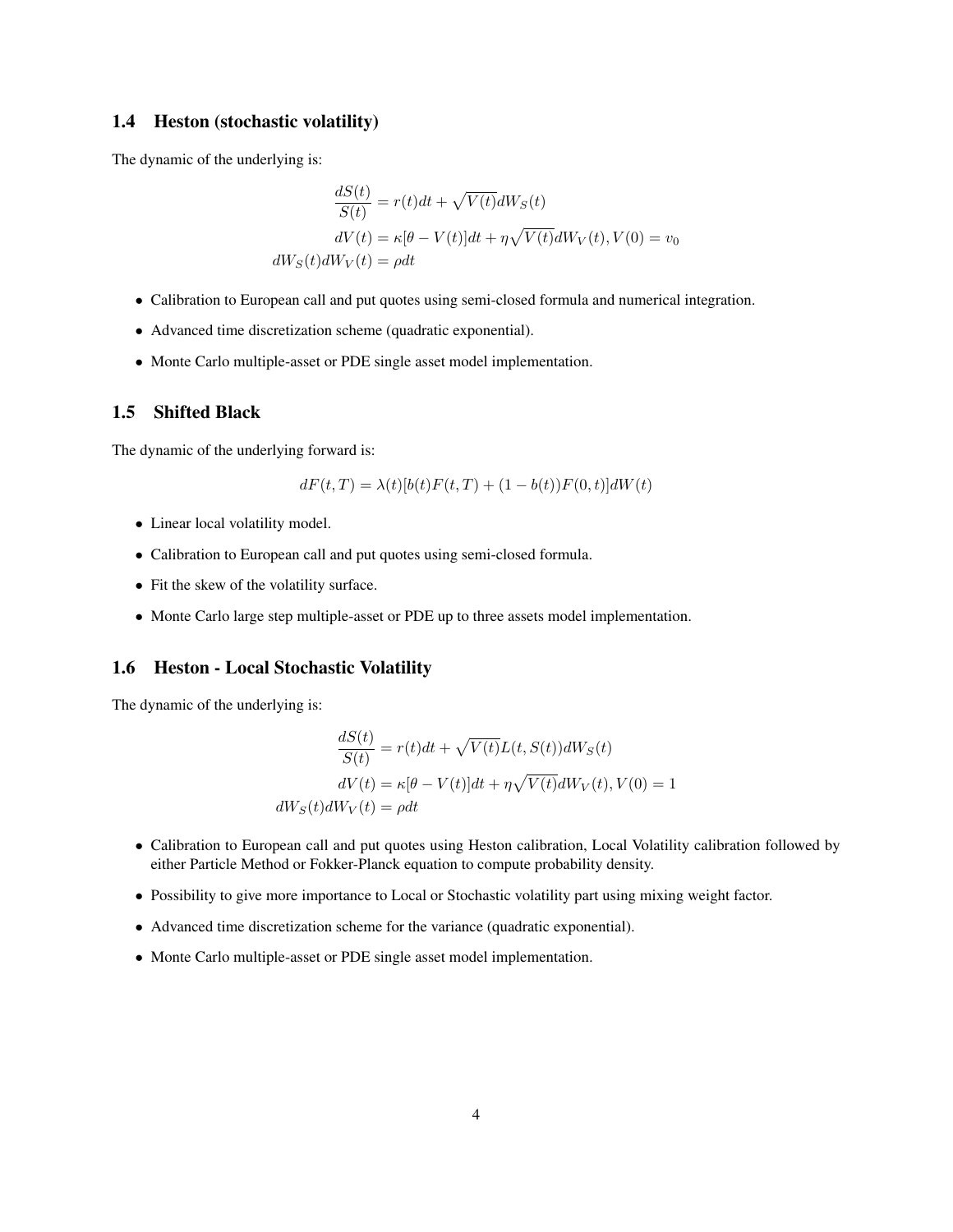#### <span id="page-4-0"></span>1.7 Merton Jump Model

The dynamic of the underlying is:

$$
\frac{dS(t)}{S(t)} = r(t)dt + \sigma(t)dW(t) + dJ(t)
$$

- [Jump diffusion](https://www.lexifi.com/blog/quant/jump-diffusion-models-merton-and-bates/) extension of the Black-Scholes model.
- Calibration to European call and put quotes using semi-closed formula.
- Ability to fit short-term smile.
- Term structure possible for each parameter.
- Large step simulation using [efficient Poisson distribution simulation.](https://www.lexifi.com/blog/quant/efficient-simulation-method-poisson-distribution/)
- Monte Carlo multiple-asset or PIDE single asset model implementation.

#### <span id="page-4-1"></span>1.8 Bates Jump Model

$$
\frac{dS(t)}{S(t)} = r(t)dt + \sqrt{V(t)}dW_S(t) + dJ(t)
$$

$$
dV(t) = \kappa[\theta - V(t)]dt + \eta\sqrt{V(t)}dW_V(t), V(0) = v_0
$$

$$
dW_S(t)dW_V(t) = \rho dt
$$

- [Jump diffusion](https://www.lexifi.com/blog/quant/jump-diffusion-models-merton-and-bates/) extension of the Heston model.
- Calibration to European call and put quotes using semi-closed formula and numerical integration.
- Ability to fit short and long-term smile.
- Advanced time discretization scheme for the variance (quadratic exponential).
- Monte Carlo multiple-asset implementation.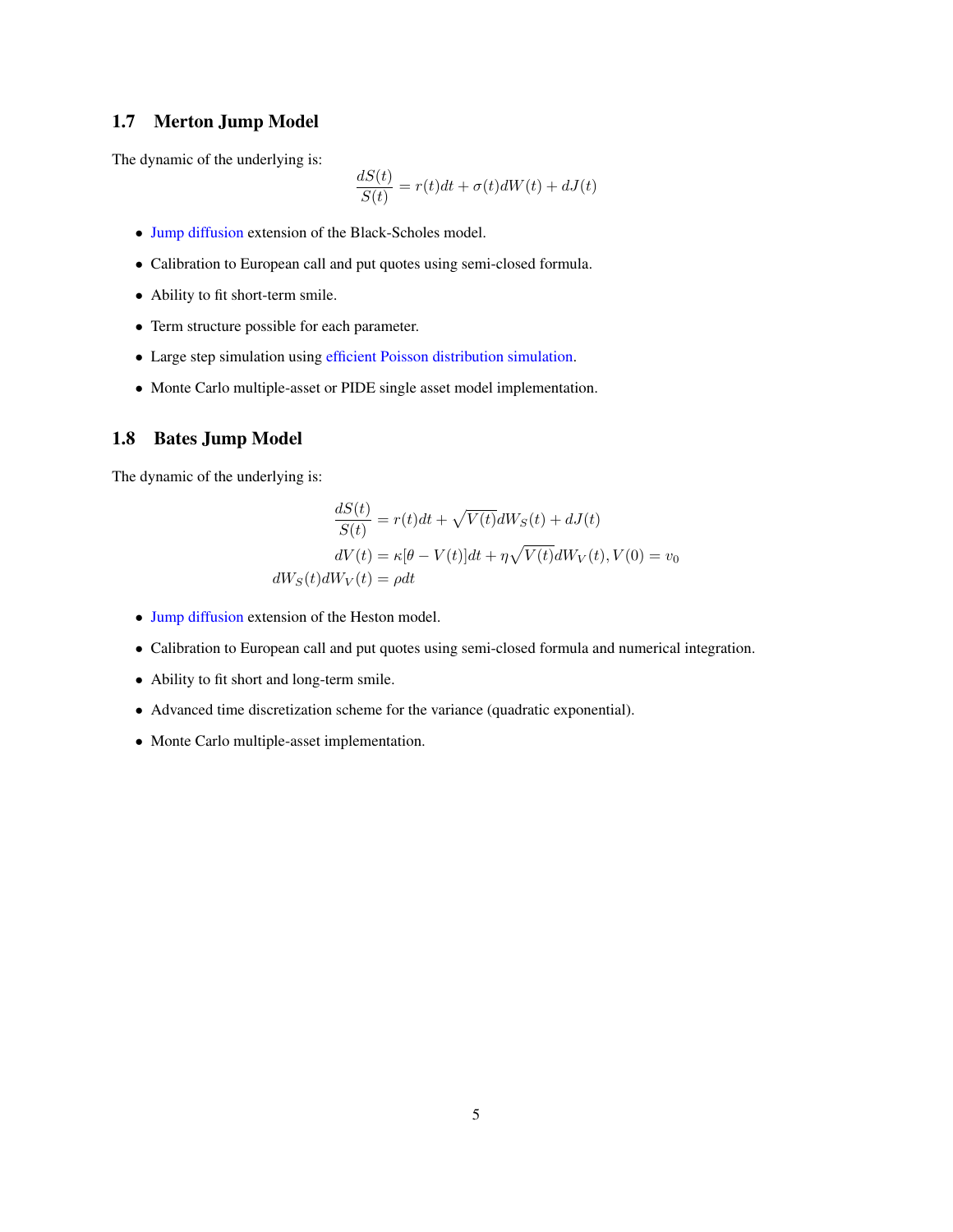## <span id="page-5-0"></span>1.9 Rough Heston Model

$$
dX_i(t) = \sqrt{V_i(t)} X_i(t) dW_i^X(t)
$$
  
\n
$$
V_t = V_0 + \frac{1}{\Gamma(\alpha)} \left( \lambda \int_0^t (t - s)^{\alpha - 1} (\theta^0(s) - V_s) ds + \nu \int_0^t (u - s)^{\alpha - 1} \sqrt{V_s} dW_s \right)
$$
  
\n
$$
S_i(t) = [F_i(0, t) - D_i(t)] X_i(t) + D_i(t)
$$
  
\n
$$
X_i(0) = 1
$$
  
\n
$$
dW_i^X(t) dW(t) = \rho dt
$$

- Multi-asset model in which assets have a stochastic instantaneous variance drived by a Volterra process.
- Calibration to call and put quotes is computed using numerical integration and an approximation method to find an expression for the characteristic function.
- Ability to fit short and long-term smile.
- Advanced time discretization scheme for the variance (Hybrid Quadratic Exponential).
- Monte Carlo multiple-asset implementation (using convolution).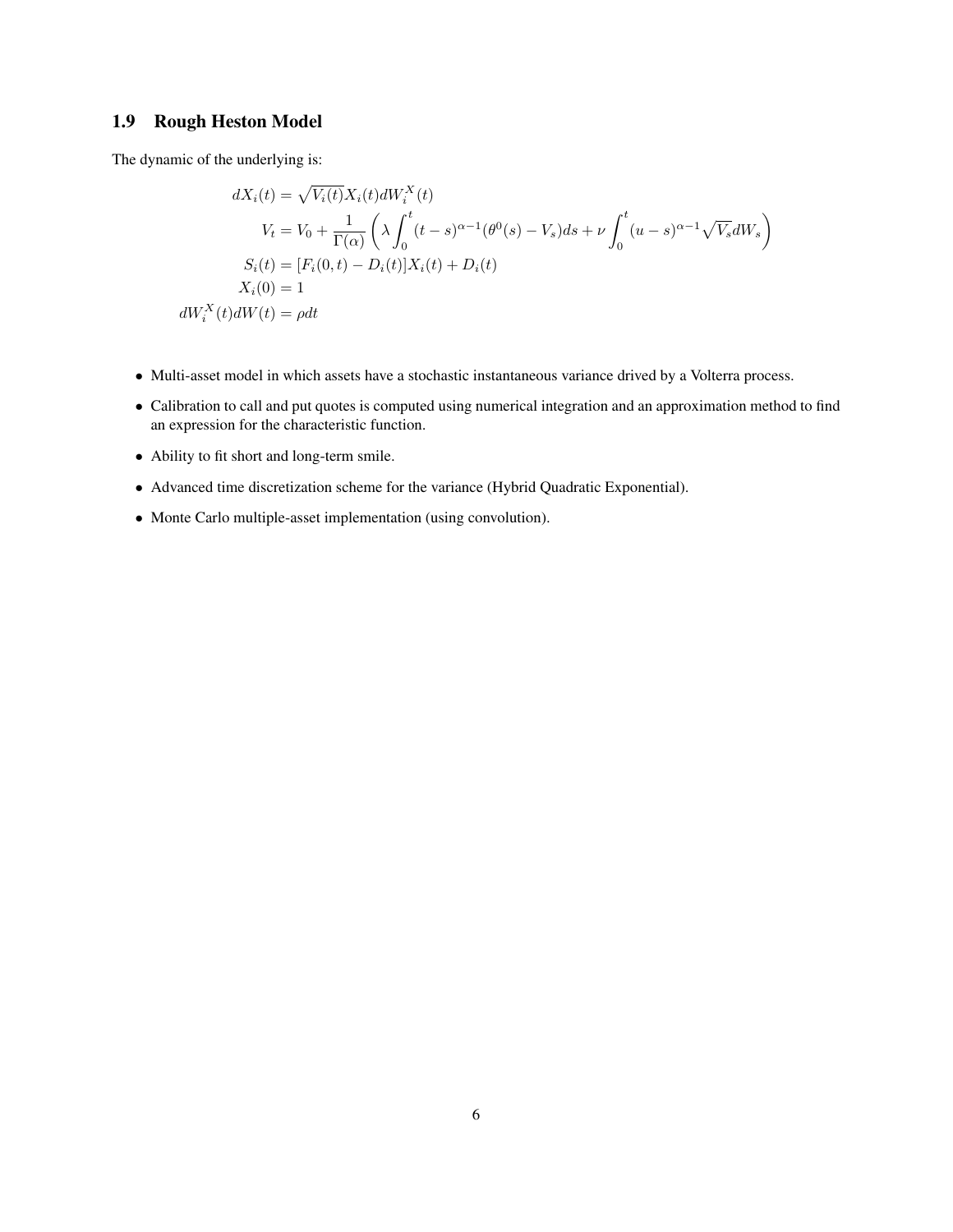## <span id="page-6-0"></span>2 Interest rates

All interest-rate models are delivered with calibration routines for cap/floor and swaption quotes.

#### <span id="page-6-1"></span>2.1 Static replication on Libor or CMS

The replication price is:

$$
Price(t, T, S) = \gamma ZC(t, T) + \sum_{i=1}^{n} \alpha_i Call(t, T, S, F(t, T) + i\delta K) + \sum_{j=1}^{m} \beta_j Put(t, T, S, F(t, T) - j\delta K)
$$

- Only available for vanilla contracts.
- Automatic decomposition.
- Convexity Adjustment.
- Shifted-SABR interpolation formula.
- Quasi-Closed form solution.

#### <span id="page-6-2"></span>2.2 Hull-White 1 factor

The dynamic of the short rate is:

$$
dr(t) = [\theta(t) - a(t)r(t)]dt + \sigma(t)dW(t)
$$

- Monte Carlo large step or PDE model implementation.
- Exact large steps simulation using the forward-neutral probability.
- Support of constant, exponential and step volatility term structure.

#### <span id="page-6-3"></span>2.3 Hull-White 2 factors (G2++)

The short rate is given by:

$$
r(t) = x(t) + y(t) + \phi(t)
$$

$$
dx(t) = -ax(t)dt + \sigma(t)dW_x(t)
$$

$$
dy(t) = -by(t)dt + \eta(t)dW_y(t)
$$

$$
dW_x(t)dW_y(t) = \rho dt
$$

- Monte Carlo large step or PDE model implementation.
- Various calibration modes on caps and swaptions.
- Exact large steps simulation using the forward-neutral probability.
- Support of constant and step volatility term structures.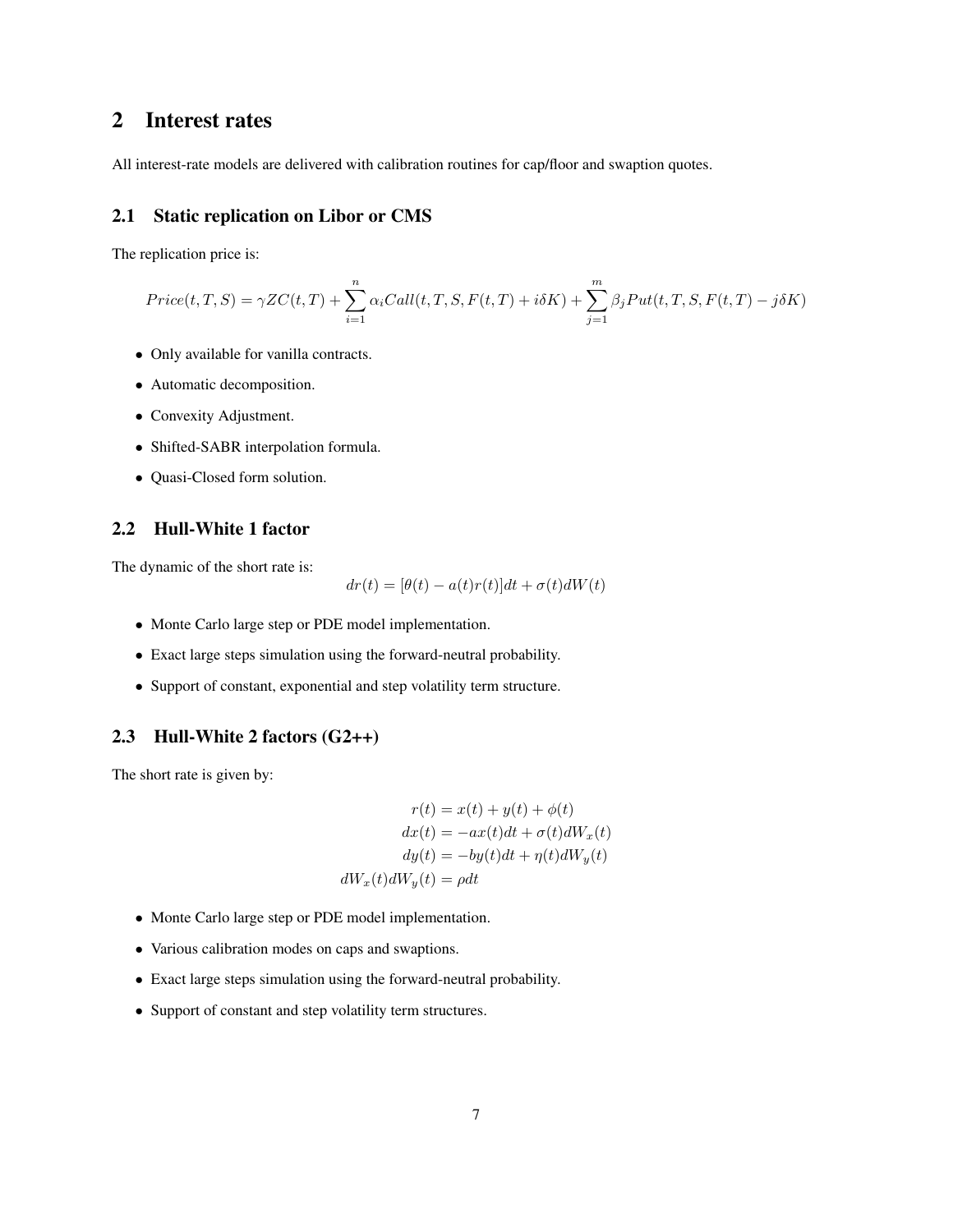#### <span id="page-7-0"></span>2.4 Cheyette (quasi-Gaussian model)

The short rate is given by:

$$
r(t) = f(0, t) + x(t)
$$
  
\n
$$
dx(t) = [y(t) - \chi(t)x(t)]dt + \sigma_r(t)dW_r(t)
$$
  
\n
$$
dy(t) = [\sigma_r(t)^2 - 2\chi(t)y(t)]dt
$$

where

$$
\sigma_r(t) = \alpha(t) + \beta(t)x(t)
$$

or

$$
\sigma_r(t) = \sqrt{z(t)}[\alpha(t) + \beta(t)x(t)]
$$

$$
dz(t) = \theta(t)[z_0 - z(t)]dt + \eta(t)\sqrt{z(t)}dW_z(t), z(0) = z_0 = 1
$$

$$
dW_r(t)dW_z(t) = 0
$$

- Monte Carlo using QE scheme or PDE implementation.
- Linear local volatility and linear local volatility with CIR stochastic volatility parameterizations.
- Time-dependent parameters.
- Captures most shapes of volatility smiles.
- Optimized calibration: calibrating first a proxy swap rate market model (SMM) on implied volatility, then bootstrapping the Cheyette model parameters to fit SMM parameters.

#### <span id="page-7-1"></span>2.5 Cheyette (stochastic local volatility model)

The short rate is given by:

$$
r(t) = f(0, t) + x(t)
$$
  
\n
$$
dx(t) = [y(t) - \lambda(t)x(t)]dt + \sigma_r(t)dW_r(t)
$$
  
\n
$$
dy(t) = [\sigma_r(t)^2 - 2\chi(t)y(t)]dt
$$

where  $\sigma_r(t)$  can be a local volatility

$$
\sigma_r(t) = \sigma_r(t, x(t), y(t))
$$

or a stochastic local volatility

$$
\sigma_r(t) = \sqrt{z(t)} \sigma_r(t, x(t), y(t))
$$

$$
dz(t) = \theta(t)[z_0 - z(t)]dt + \eta(t)\sqrt{z(t)}dW_z(t)
$$

$$
dW_r(t)dW_z(t) = 0
$$

$$
z(0) = z_0 = 1
$$

- Monte Carlo using QE scheme
- PDE implementation with/without y approximation (the size of the PDE is 1,2 or 3).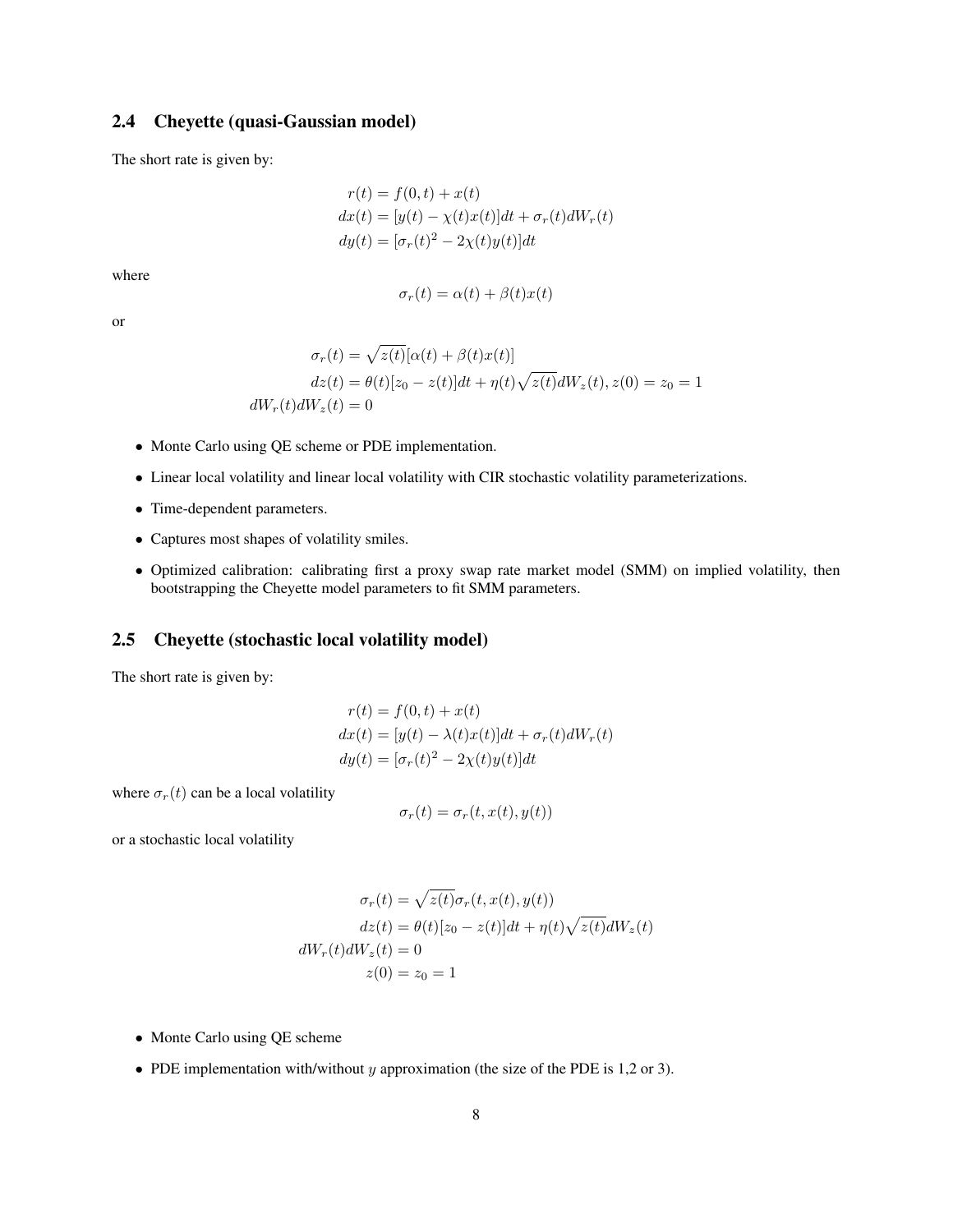- Local volatility and local volatility with CIR stochastic volatility parameterizations.
- Match perfectly the volatility smile for a single swap tenor.
- Calibration with a particle method (exact calibration).

#### <span id="page-8-0"></span>2.6 Lognormal forward-LIBOR model (LFM)

The dynamic of the forward-LIBOR are:

$$
\frac{dL(t, t_{i-1}, t_i)}{L(t, t_{i-1}, t_i)} = \sigma_i(t)dW_i(t) \text{ under } \mathbb{Q}^{t_i}
$$

$$
dW_i(t)dW_j(t) = \rho_{i,j}dt
$$

- Monte Carlo model implementation.
- Large steps simulation (using Runge-Kutta discretization).
- Functional volatility and correlation structures.
- Dimension reduction using principal component analysis.

#### <span id="page-8-1"></span>2.7 Lognormal forward-LIBOR + stochastic volatility model (LFM+SV)

The dynamic of the forward-LIBOR are:

$$
\frac{dL(t, t_{i-1}, t_i)}{L(t, t_{i-1}, t_i)} = \sigma_i(t)\sqrt{V(t)}dW_i(t) \text{ under } \mathbb{Q}^{t_i}
$$
  

$$
dV(t) = \theta(v_0 - V(t))dt + \eta\sqrt{V(t)}dW_V(t), V(0) = v_0 = 1
$$
  

$$
dW_i(t)dW_j(t) = \rho_{i,j}dt
$$
  

$$
dW_i(t)dW_V(t) = 0
$$

- Large steps simulation (using Runge-Kutta discretization).
- Functional volatility and correlation structures.
- Calibration on Cap and Swaption skew and smile.
- Dimension reduction using principal component analysis.

#### <span id="page-8-2"></span>2.8 Shifted-Lognormal forward-LIBOR model (SLFM)

The dynamic of the forward-LIBOR are:

$$
dL(t, t_{i-1}, t_i) = \sigma_i(t)[b_i(t)L(t, t_{i-1}, t_i) + (1 - b_i(t))L(0, t_{i-1}, t_i)]dW_i(t) \ under \mathbb{Q}^{t_i}
$$
  

$$
dW_i(t)dW_j(t) = \rho_{i,j}dt
$$

- Monte Carlo model implementation.
- Large steps simulation (using Runge-Kutta discretization).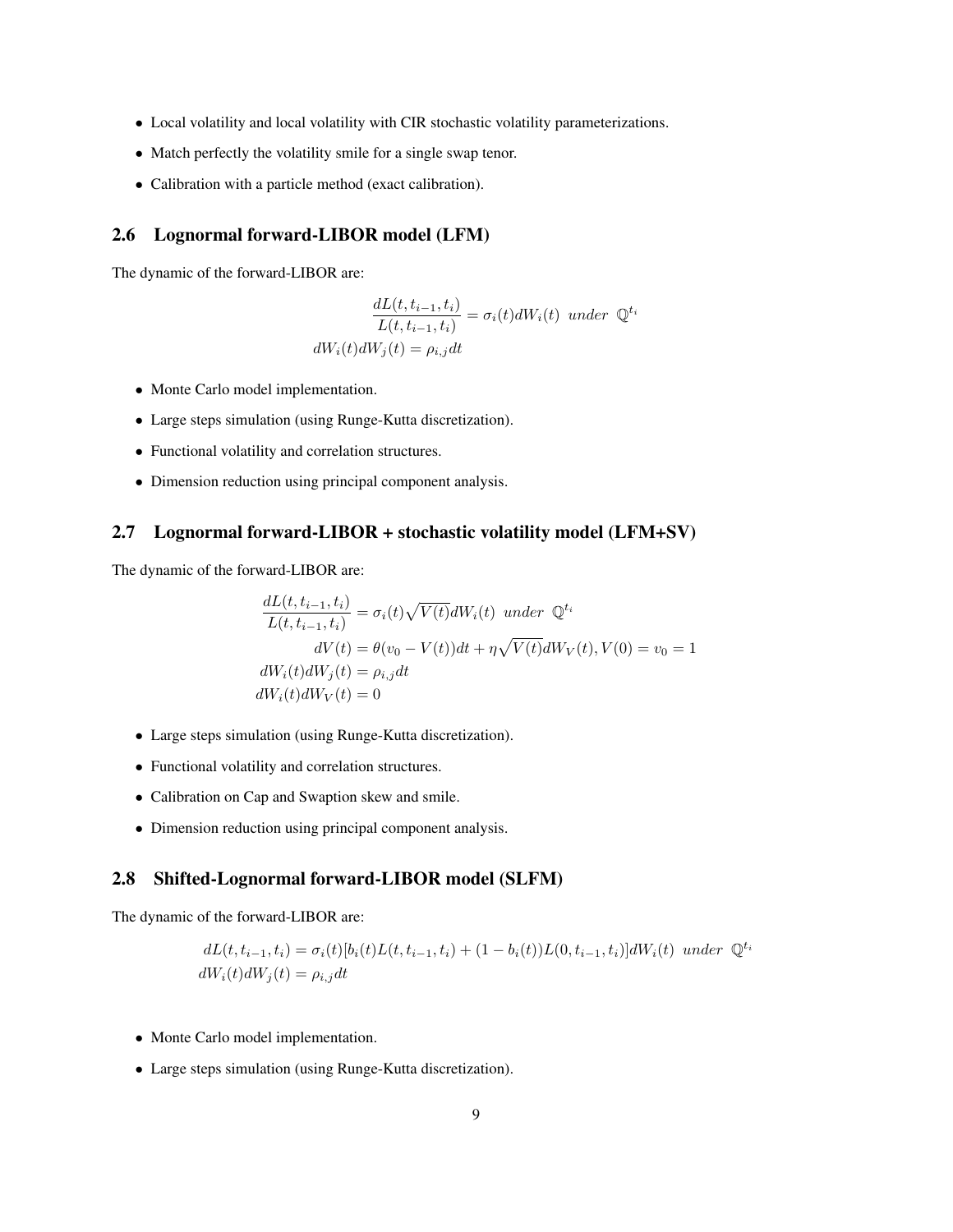- Functional volatility and correlation structures.
- Calibration on Cap and Swaption skew and smile.
- Dimension reduction using principal component analysis.

## <span id="page-9-0"></span>2.9 Shifted-Lognormal forward-LIBOR model + stochastic volatility (SLFM+SV)

The dynamic of the forward-LIBOR are:

$$
dL(t, t_{i-1}, t_i) = \sigma_i(t)[b_i(t)L(t, t_{i-1}, t_i) + (1 - b_i(t))L(0, t_{i-1}, t_i)]\sqrt{V(t)}dW_i(t) \text{ under } \mathbb{Q}^{t_i}
$$
  
\n
$$
dV(t) = \theta(v_0 - V(t))dt + \eta \sqrt{V(t)}dW_V(t), V(0) = v_0 = 1
$$
  
\n
$$
dW_i(t)dW_j(t) = \rho_{i,j}dt
$$
  
\n
$$
dW_i(t)dW_V(t) = 0
$$

- Large steps simulation (using Runge-Kutta discretization).
- Functional volatility and correlation structures.
- Calibration on Cap and Swaption skew and smile.
- Dimension reduction using principal component analysis.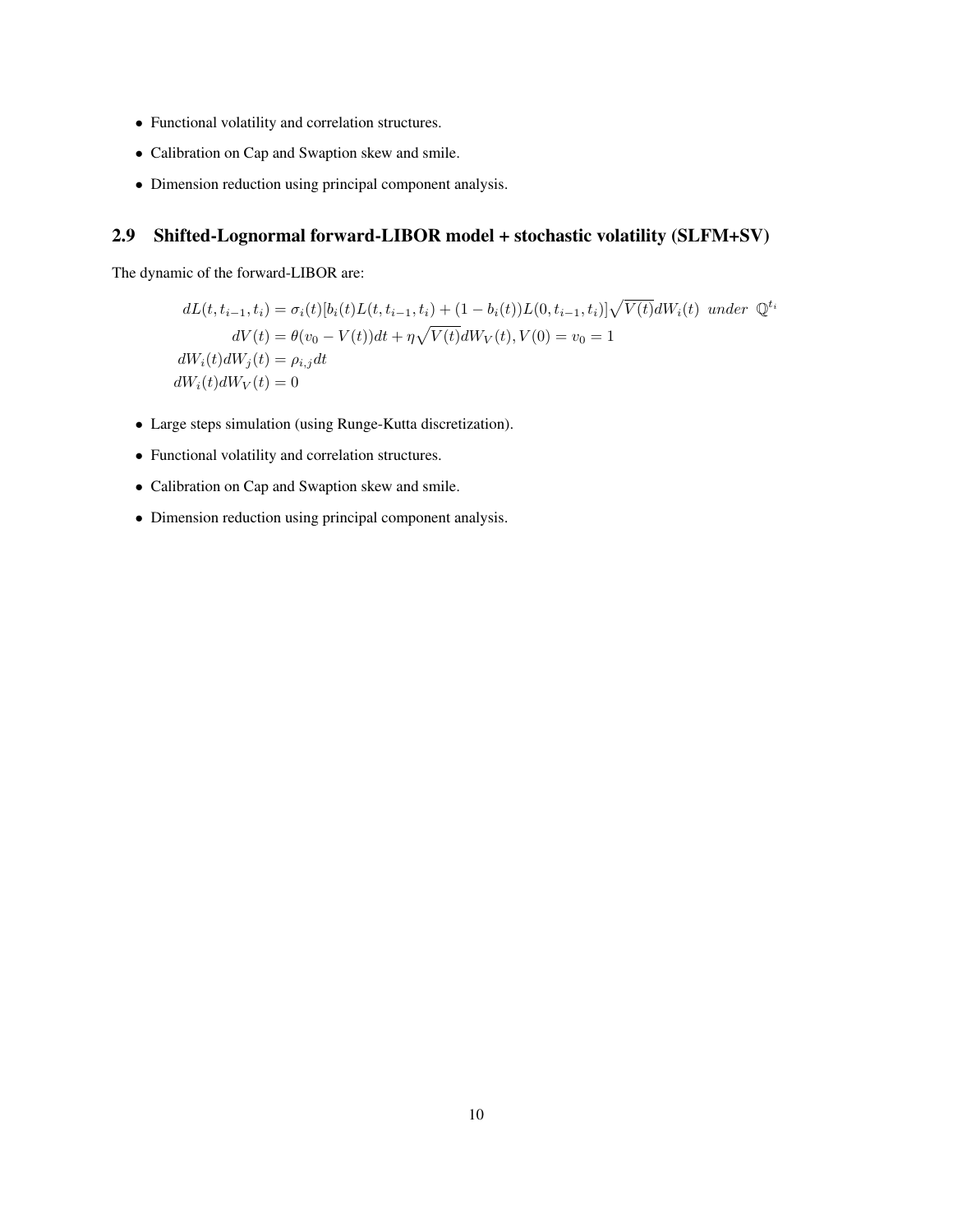## <span id="page-10-0"></span>3 Inflation

## <span id="page-10-1"></span>3.1 Static replication on Index and YoY

The replication price is:

$$
Price(t, T, S) = \gamma ZC(t, T) + \sum_{i=1}^{n} \alpha_i Call(t, T, S, F(t, T) + i\delta K) + \sum_{j=1}^{m} \beta_j Put(t, T, S, F(t, T) - j\delta K)
$$

- Only available for vanilla contracts.
- Automatic decomposition.
- Quasi-Closed form solution.

#### <span id="page-10-2"></span>3.2 Jarrow-Yildirim

The dynamic under the nominal (cash) risk neutral probability of the inflation index is:

$$
dn(t) = [\theta_n(t) - a_n n(t)]dt + \sigma_n dW_n(t)
$$
  
\n
$$
dr(t) = [\theta_r(t) - \rho_{r,I}\sigma_I\sigma_r - a_r r(t)]dt + \sigma_r dW_r(t)
$$
  
\n
$$
dI(t) = I(t)[n(t) - r(t)]dt + \sigma_I I(t) dW_I(t)
$$

- Calibration on either YoY Cap / Floor or ZC Cap / Floor.
- Monte Carlo large steps model implementation.

#### <span id="page-10-3"></span>3.3 Heston local volatility on Inflation Index

The dynamic of the inflation index is:

$$
\frac{dI(t)}{I(t)} = (n(t) - r(t))dt + \sqrt{V(t)}L(t, S(t))dW_S(t)
$$

$$
dV(t) = \kappa[\theta - V(t)]dt + \eta(t)\sqrt{V(t)}dW_V(t), V(0) = 1
$$

$$
dW_S(t)dW_V(t) = \rho dt
$$

- Calibration on YoY Cap / Floor and ZC Cap / Floor.
- Monte Carlo small steps model implementation
- See [Stochastic Local Volatility models for Inflation](https://www.lexifi.com/white_papers/heston_slv_infla.pdf)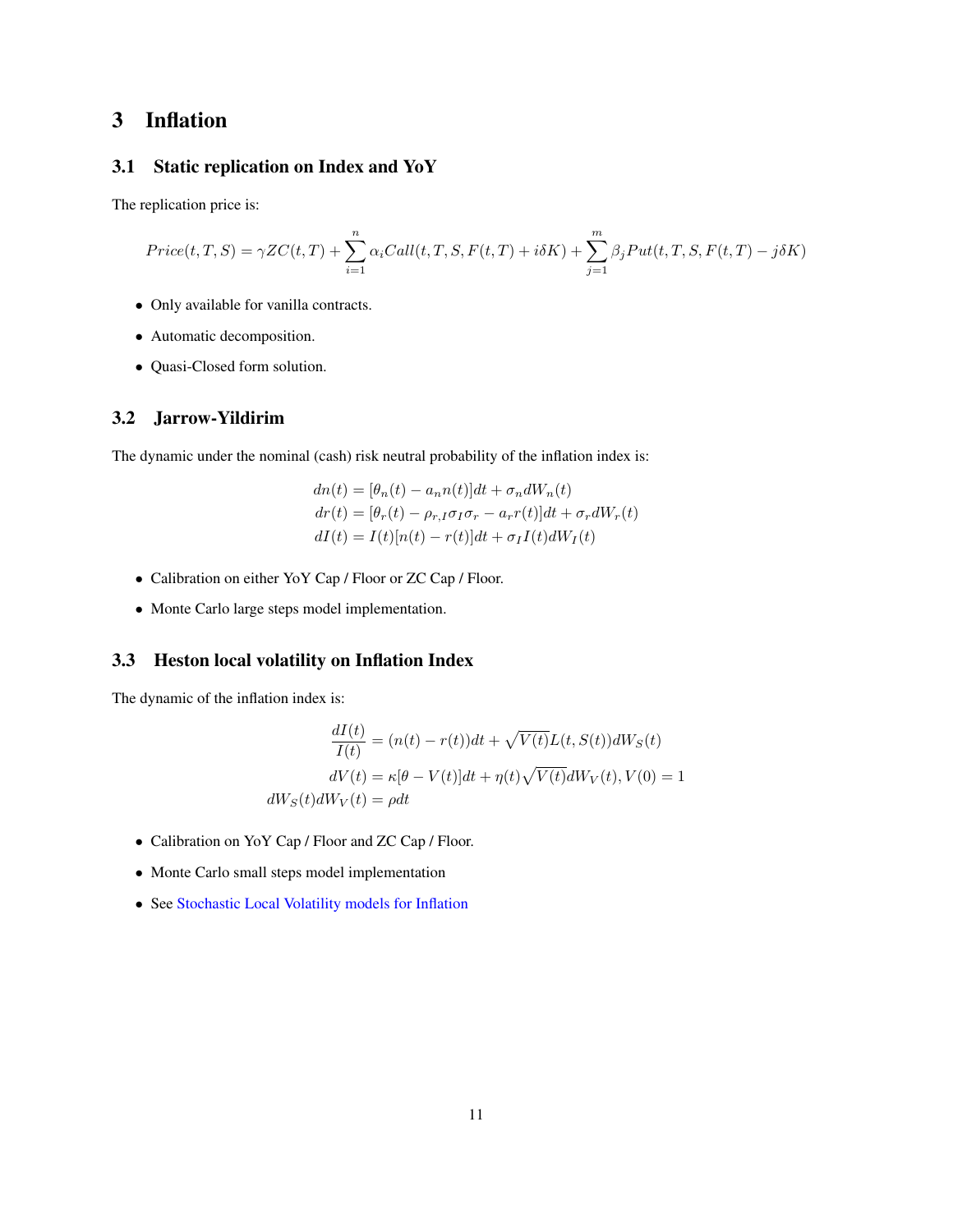## <span id="page-11-0"></span>4 Foreign exchange

#### <span id="page-11-1"></span>4.1 Static replication

The replication price is:

$$
Price(t, T, S) = \gamma ZC(t, T) + \sum_{i=1}^{n} \alpha_i Call(t, T, S, F(t, T) + i\delta K) + \sum_{j=1}^{m} \beta_j Put(t, T, S, F(t, T) - j\delta K)
$$

- Only available for vanilla contracts.
- Automatic decomposition.
- Quasi-Closed form solution.

#### <span id="page-11-2"></span>4.2 FX Option Closed Form

#### <span id="page-11-3"></span>4.3 Garman-Kohlhagen

The FX rate dynamic is:

$$
\frac{dX(t)}{X(t)} = [r^d(t) - r^f(t)]dt + \sigma(t)dW(t)
$$

Handle all Black Scholes features, including smart adjusters

#### <span id="page-11-4"></span>4.4 Hull-White 1 factor + Garman-Kohlhagen

The dynamic under the domestic (cash) risk neutral probability of the FX rate is:

$$
\frac{dX(t)}{X(t)} = [r^d(t) - r^f(t)]dt + \sigma_X dW_X(t)
$$
  
\n
$$
dr^d(t) = [\theta_d(t) - a_d r^d(t)]dt + \sigma_d dW_d(t)
$$
  
\n
$$
dr^f(t) = [\theta_f(t) - \rho_{f,X} \sigma_X \sigma_f - a_f r^f(t)]dt + \sigma_f dW_f(t)
$$

- Interest rates are modeled with a Hull-White 1-factor model.
- Monte Carlo large steps or PDE model implementation.

#### <span id="page-11-5"></span>4.5 Heston - Local Stochastic Volatility

The FX rate dynamic is:

$$
\frac{dX(t)}{X(t)} = (r^d(t) - r^f(t))dt + \sqrt{V(t)}L(t, X(t))dW_X(t)
$$

$$
dV(t) = \kappa[\theta - V(t)]dt + \eta\sqrt{V(t)}dW_V(t), V(0) = 1
$$

$$
dW_X(t)dW_V(t) = \rho dt
$$

• Calibration to ATM volatility, Risk Reversal and Butterfly quotes using Heston calibration, Local Volatility calibration followed by either Particle Method or Fokker-Planck equation to compute probability density.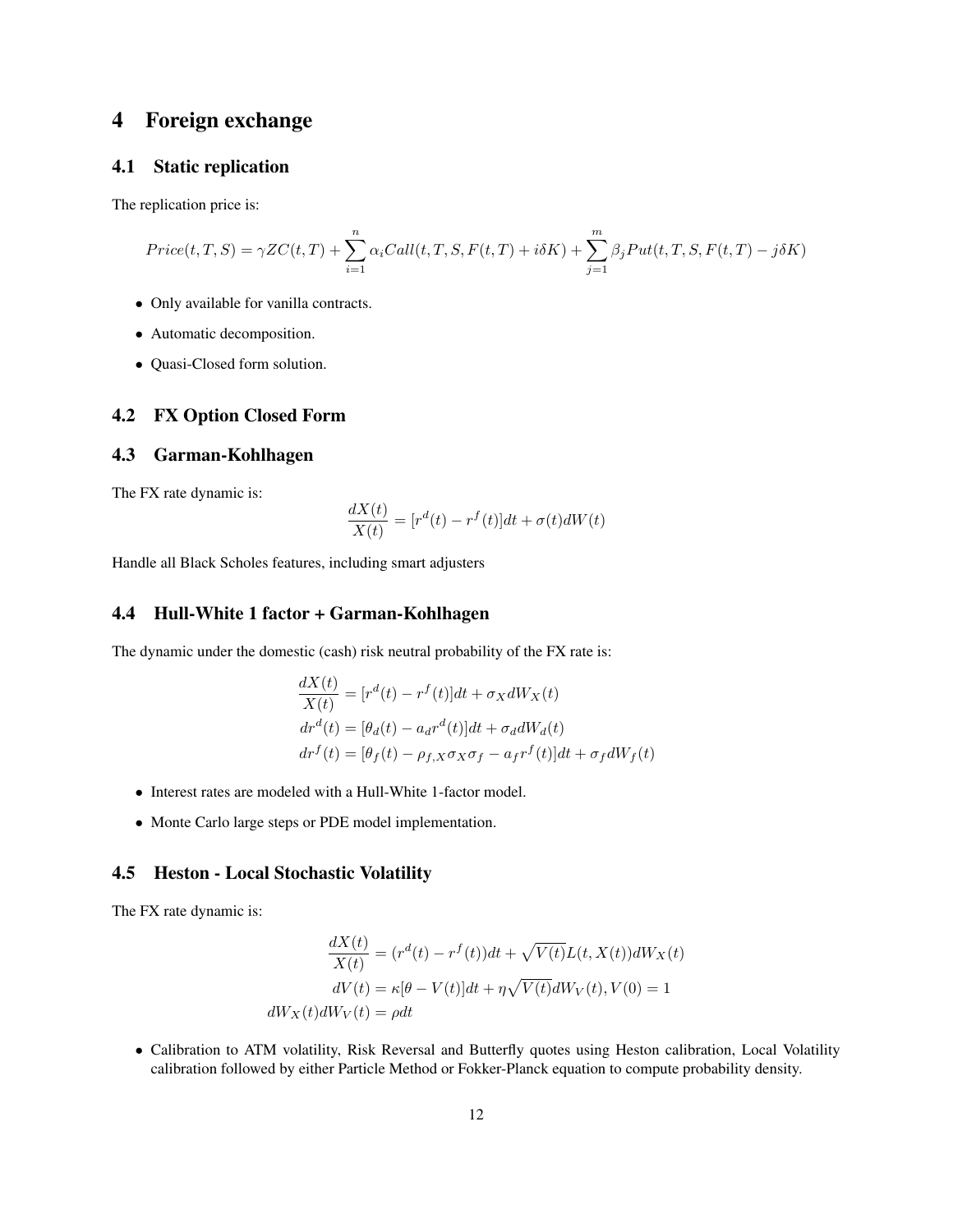- Possibility to give more importance to Local or Stochastic volatility part using mixing weight factor.
- Advanced time discretization scheme for the variance (quadratic exponential).
- Monte Carlo multiple-asset or PDE model implementation.

## <span id="page-12-0"></span>5 Commodities

#### <span id="page-12-1"></span>5.1 Static replication

The replication price is:

$$
Price(t, T, S) = \gamma ZC(t, T) + \sum_{i=1}^{n} \alpha_i Call(t, T, S, F(t, T) + i\delta K) + \sum_{j=1}^{m} \beta_j Put(t, T, S, F(t, T) - j\delta K)
$$

- Only available for vanilla contracts.
- Automatic decomposition.
- Quasi-Closed form solution.

#### <span id="page-12-2"></span>5.2 Schwartz 1 factor

The dynamic of the commodity is:

$$
\frac{dS(t)}{S(t)} = \kappa[\mu + g(t) - \log S(t)]dt + \sigma dW(t)
$$

- Calibration on Futures, Calls on Spot and Calls on Future.
- Handle seasonality.
- Monte Carlo large step or PDE model implementation.

#### <span id="page-12-3"></span>5.3 Schwartz 2 factors

The dynamic of the commodity and its convenience yield are:

$$
\frac{dS(t)}{S(t)} = (r(t) - c(t))dt + \sigma_S dW_S(t)
$$

$$
dc(t) = \kappa(\alpha - c(t))dt + \sigma_c dW_c(t)
$$

$$
dW_S(t)dW_c(t) = \rho dt
$$

- Calibration on Futures, Calls on Spot and Calls on Future.
- Monte Carlo large step or PDE model implementation.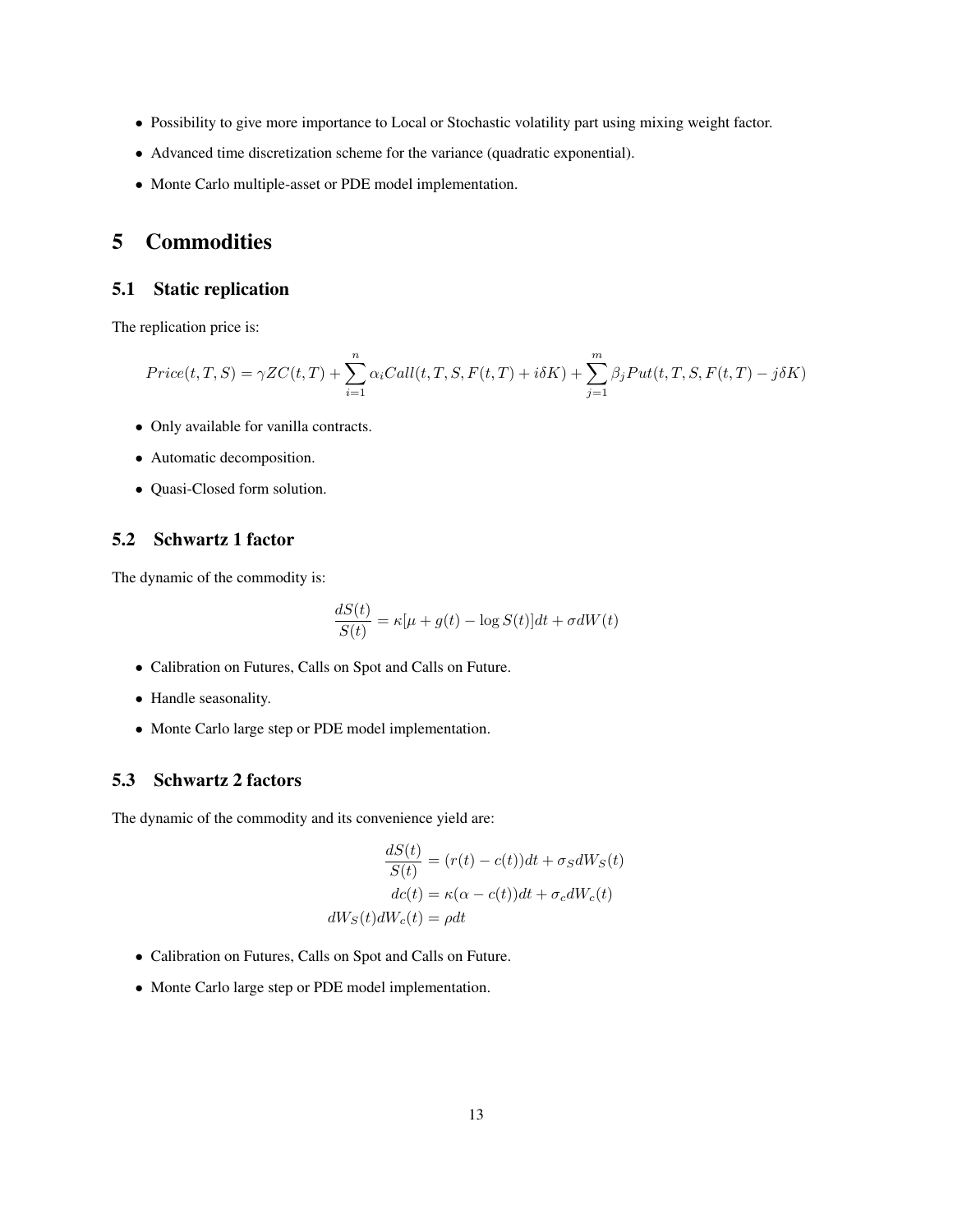#### <span id="page-13-0"></span>5.4 Gabillon

The dynamic of the commodity is:

$$
\frac{dS(t)}{S(t)} = \kappa \log \left( \frac{L(t)}{S(t)} \right) dt + \sigma_S dW_S(t)
$$

$$
\frac{dL(t)}{L(t)} = \sigma_L dW_L(t)
$$

- Calibration on Futures, Calls on Spot and Calls on Future.
- Monte Carlo large step or PDE model implementation.

#### <span id="page-13-1"></span>5.5 Clewlow-Strickland 1 factor

The dynamic of the commodity forward is:

$$
\frac{dF(t,T)}{F(t,T)} = \sigma_t e^{-\alpha(T-t)} dW(t)
$$

- HJM-like extension of Schwartz 1 factor.
- Take Future curve as input (and fit it exactly).
- Calibration on Calls on Spot and Calls on Future.
- Monte Carlo large step or PDE model implementation.

#### <span id="page-13-2"></span>5.6 Clewlow-Strickland 1 factor Linear Stochastic volatility

The dynamic of the commodity forward is:

$$
dF(t,T) = \sqrt{V(t)}\sigma_r(t)e^{-\alpha(T-t)}dW_F(t)
$$

$$
\sigma_r(t) = \sigma(t)[b_t F(t,T) + (1 - b_t)F(0,T)]
$$

$$
dV(t) = \kappa[\theta - V(t)]dt + \eta\sqrt{V(t)}dW_V(t), V(0) = v_0
$$

$$
dW_F(t)dW_V(t) = \rho dt
$$

- HJM-like extension of Schwartz 1 factor and the Stochastic volatility model.
- Take Future curve as input (and fit it exactly).
- Calibration on Spot and Future smile.
- Monte Carlo small step.

#### <span id="page-13-3"></span>5.7 Forward curve building

The parametric yield is:

$$
y_{a,b_1,b_2,c,\kappa,t_0}(t) = c + (1 - e^{-\kappa t}) + \frac{b_1}{2\pi} \left[ \cos(2\pi(t - t_0)) - \cos(2\pi(t - t_0)) \right] + \frac{b_2}{2\pi} \left[ \cos(4\pi(t - t_0)) - \cos(4\pi(t - t_0)) \right]
$$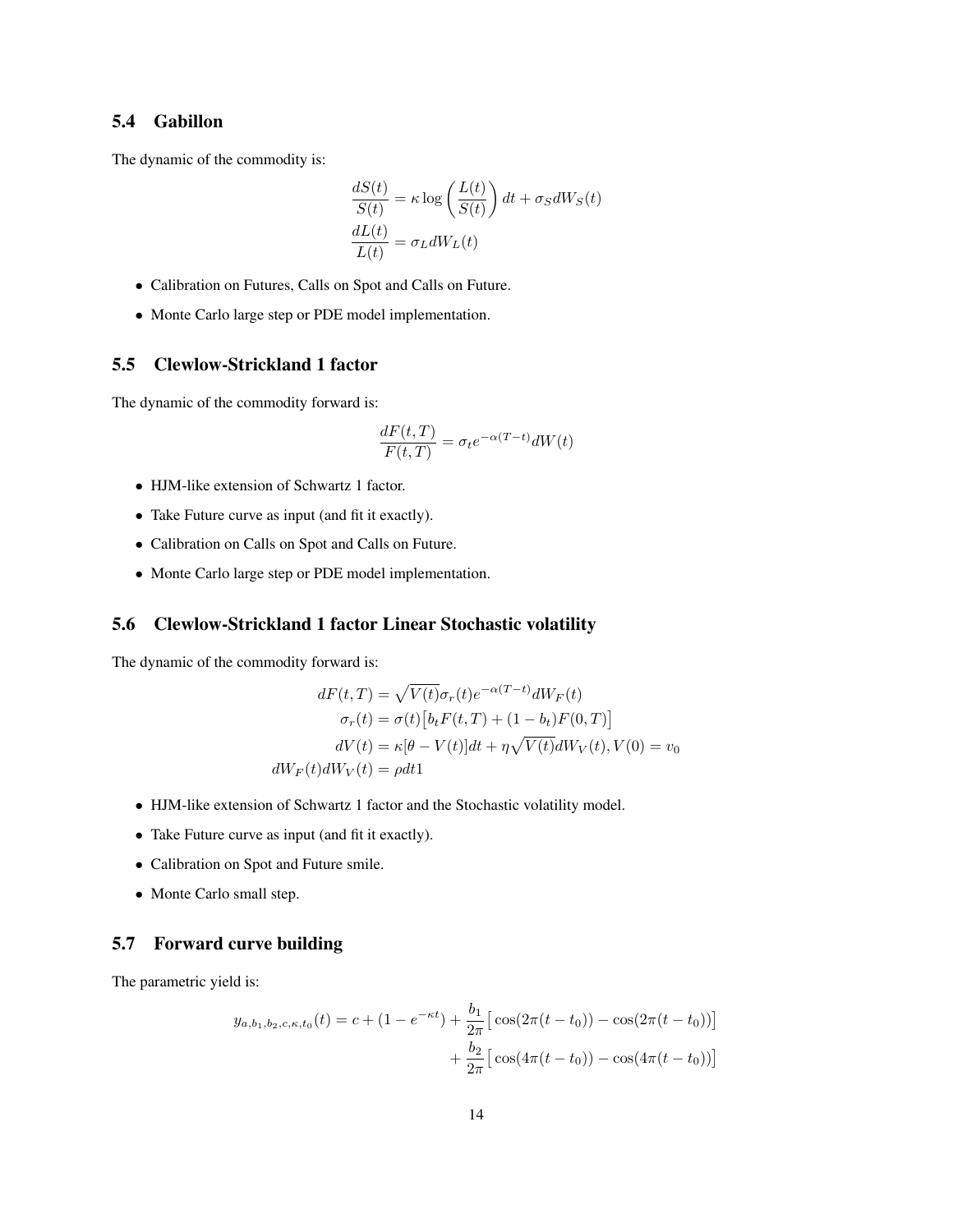The parametric forward curve is:

$$
F_{a,b_1,b_2,c,\kappa,t_0}(0,t) = S(0)e^{\int_0^t r(s)ds - y_{a,b_1,b_2,c,\kappa,t_0}(t)}
$$

- Smooth forward curve building.
- Two seasonality effect (ie two first harmonics of seasonality effect).

## <span id="page-14-0"></span>6 Credit

#### <span id="page-14-1"></span>6.1 Deterministic intensity

- Deterministic.
- Calibration on CDS spreads.
- Single risk.

## <span id="page-14-2"></span>6.2 Intensity with copula

- Multiple correlated risk factors.
- Calibration on CDS spreads and CDO tranches.
- Monte Carlo model implementation.

## <span id="page-14-3"></span>6.3 CDS , CDS Tranches pricer and CDS Swaption pricer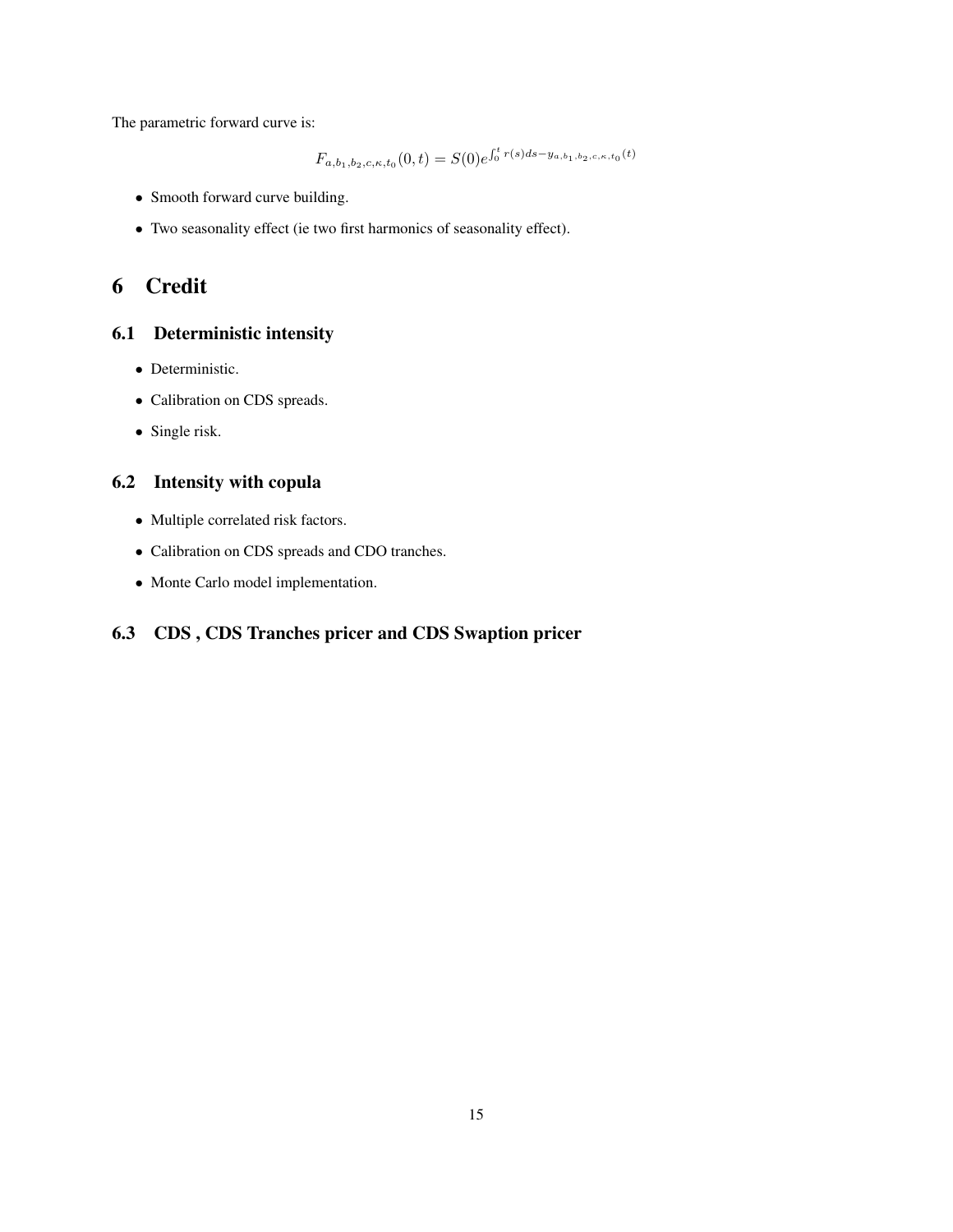## <span id="page-15-0"></span>7 Hybrids

#### <span id="page-15-1"></span>7.1 Generic hybrid: equity / interest rate / exchange rate / inflation / commodity

- Equities are modeled with a [Black-Scholes](#page-2-2) model (with a term structure of volatility).
- Interest rates are modeled with a [Hull-White 1 factor](#page-6-2) model.
- Exchange rates are modeled with a [Garman-Kohlhagen](#page-11-3) model.
- Inflation indices are modeled with a [Jarrow-Yildirim](#page-10-2) model.
- Commodities are modeled with a [Clewlow-Strickland](#page-13-1) model.
- Credit are modeled with a [intensity with copula](#page-14-2) model.
- Monte Carlo large steps model implementation.

#### <span id="page-15-2"></span>7.2 Heston - Local Stochastic Volatility

- Handle hybrid [FX](#page-11-5) / [Equities](#page-3-2) / [Inflation.](#page-10-3)
- Each underlying can have its own mixing weight factor (handle pure LV for asset and pure Heston for FX for instance).

#### <span id="page-15-3"></span>7.3 Equity Local Volatility / Garman-Kohlhagen

- Hybrid equity / FX.
- Monte Carlo or PDE implementation.

#### <span id="page-15-4"></span>7.4 Heston - Local Stochastic Volatility / Hull-White

- Handle hybrid FX / Equities / Interest Rate.
- Equities follow a [Heston Local Stochastic Volatility](#page-3-2) model.
- FX follow a [Heston Local Stochastic Volatility](#page-11-5) model.
- The short rate follows a [Hull-White](#page-6-2) model with a volatility term-structure.
- Calibration with a particle method (exact calibration).
- Particular Heston / Hull-White and Local Volatility / Hull-White cases are supported

#### <span id="page-15-5"></span>7.5 Hull-White 2 factors / Garman-Kohlhagen

- Handle hybrid FX / Interest Rate.
- Interest rates are modeled with a [Hull-White 2 factor](#page-6-3) model.
- Exchange rates are modeled with a [Garman-Kohlhagen](#page-11-3) model.
- Adapted to interest rate slope products (CMS spread), either hybrid, or quanto.
- Monte Carlo large steps model implementation.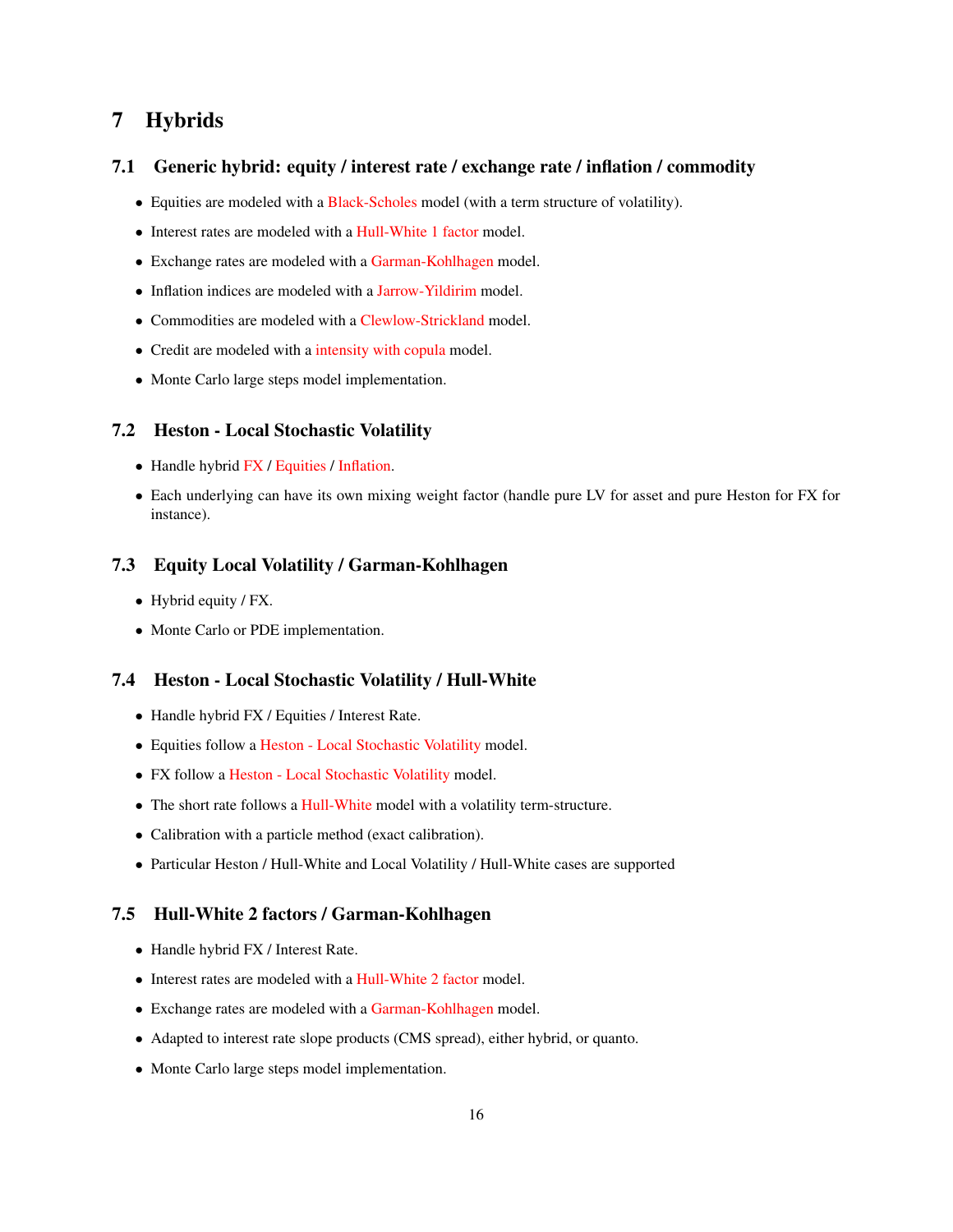#### <span id="page-16-0"></span>7.6 Deterministic

• Hybrid all asset classes, using forwards for all underlying.

#### <span id="page-16-1"></span>7.7 Priips

- LexiFi's Priips model implements most Priips approaches, as documented by regulation or encountered in the industry.
- Access to all intermediary results.
- Feeds LexiFi's customizable Priips document generation.

#### <span id="page-16-2"></span>7.8 Time series

- Available for all asset classes
- Available in a uni-dimensional framework
	- $AR(p)$
	- $-$  ARMA $(p,q)$
	- GARCH(p,q)
	- MGARCH(p,q)
	- EGARCH(p,q)
	- AR(p)-GARCH(P,Q)
	- AR(p)-EGARCH(P,Q)
- Available in a multidimensional framework (Constant Conditional Correlation)
- Calibration using BFGS, Differential Evolution, Automatic Differentiation (AD)
- Monte Carlo implementation
- Historical probability simulations, with physical probabilities instead of risk-neutral ones

### <span id="page-16-3"></span>7.9 Multi dimensional static replication

$$
Price_t = \mathbb{E}^{\mathbb{Q}} \left[ e^{-\int_t^T r_u du} \text{Payoff}(S_{T_0}^D, \dots, S_{T_N}^D) \right]
$$
  
= 
$$
\int_{\Omega_{T_N}^D} e^{-\int_t^T r_u du} \text{Payoff}(s_{T_0}^D, \dots, s_{T_N}^D) p_{S_{T_0}^D, \dots, S_{T_N}^D}^{\mathbb{Q}} (s_{T_0}^D, \dots, s_{T_N}^D) ds_{T_0}^D \dots ds_{T_N}^D
$$

- Available for all asset classes
- Available for multiple fixing dates and underlyings
- A Monte Carlo is used to compute the expectation
- Use the algebraic representation of contracts to decompose the payoff in cashflows, options and conditions